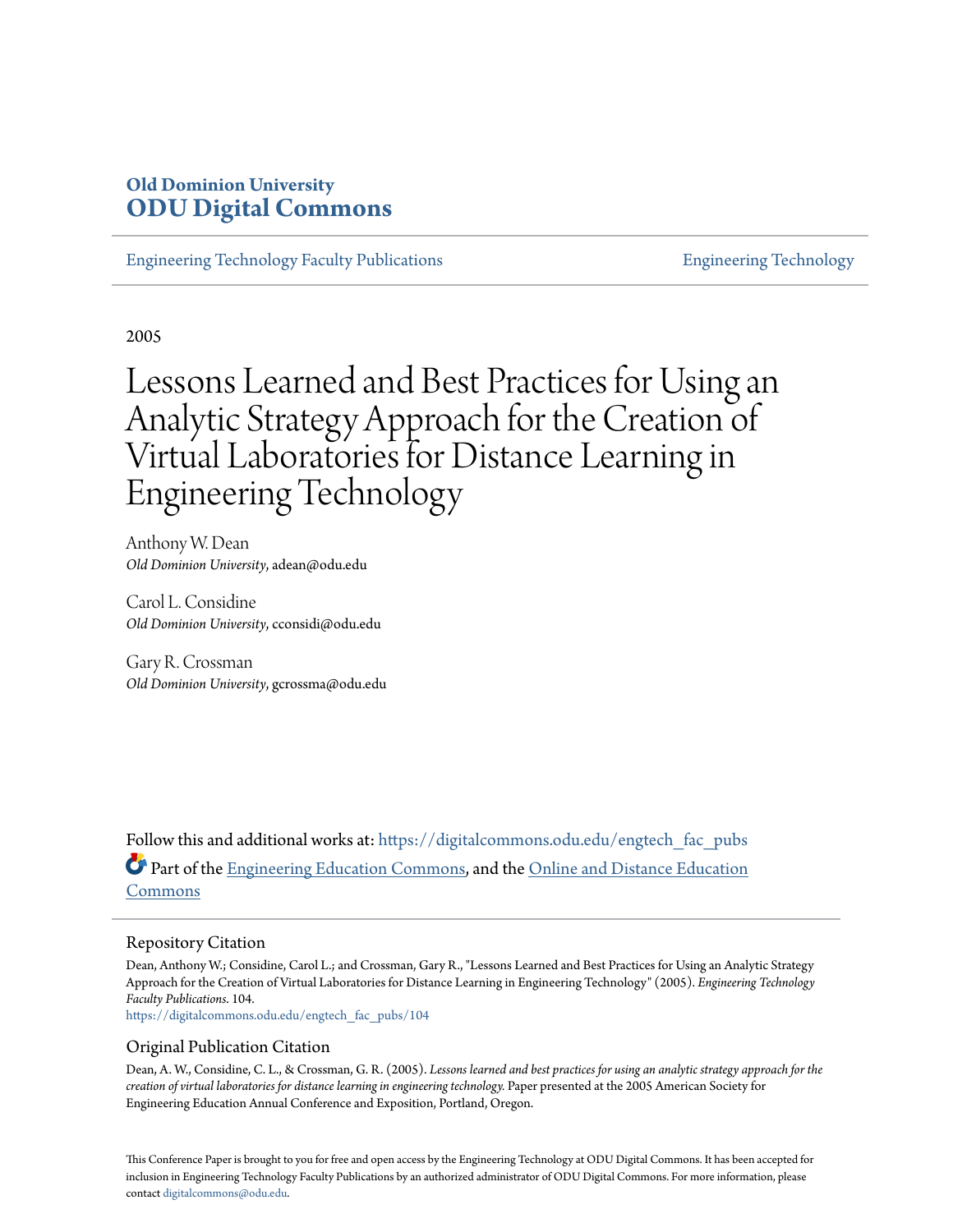## Lessons Learned and Best Practices for using an Analytic Strategy Approach for the Creation of Virtual Laboratories for Distance Learning in Engineering Technology

#### Anthony W. Dean, Carol L. Considine, and Gary R. Crossman Department of Engineering Technology Old Dominion University Norfolk, Virginia 23529

#### Abstract

This paper describes the use of an Analytic Strategy Approach used in the development of a Virtual Automation and Controls Lab in the Mechanical Engineering Technology Program of the Engineering Technology Department at Old Dominion University. This paper looks at the three phases, as applied to the development of a virtual lab using an analytic strategy design:

- (1) Formulation of the quantitative and qualitative approach to assist in decision process,
- (2) Quantitative and qualitative analysis of the decision alternatives --- within the decision context,
- (3) Interpretation of the analysis results and implications for decision.

#### 1. Introduction

As e-learning and distance education become more and more part of the Engineering Technology (ET) landscape, methods to provide a means of delivering required laboratories to a student population that is becoming increasingly widely geographically dispersed has become difficult and cumbersome [1]. The use of an analytic strategy to determine the potential student response/or project outcomes is a useful tool in the development of virtual laboratory assignments for distance learning. It allows the instructor to the design the assignment for quantitative and qualitative evaluation necessary to understand and make design decisions for virtual exercises, and it allows the instructor the ability to provide sufficient guidance for the student from the outset to aid in the solution when developing a complex system/problem solution. This paper looks at the three phases, as applied to the development of a virtual lab using an analytic strategy design:

- (1) Formulation of the quantitative and qualitative approach to assist in decision process,
- (2) Quantitative and qualitative analysis of the decision alternatives --- within the decision context,
- (3) Interpretation of the analysis results and implications for decision [2, 3].

2427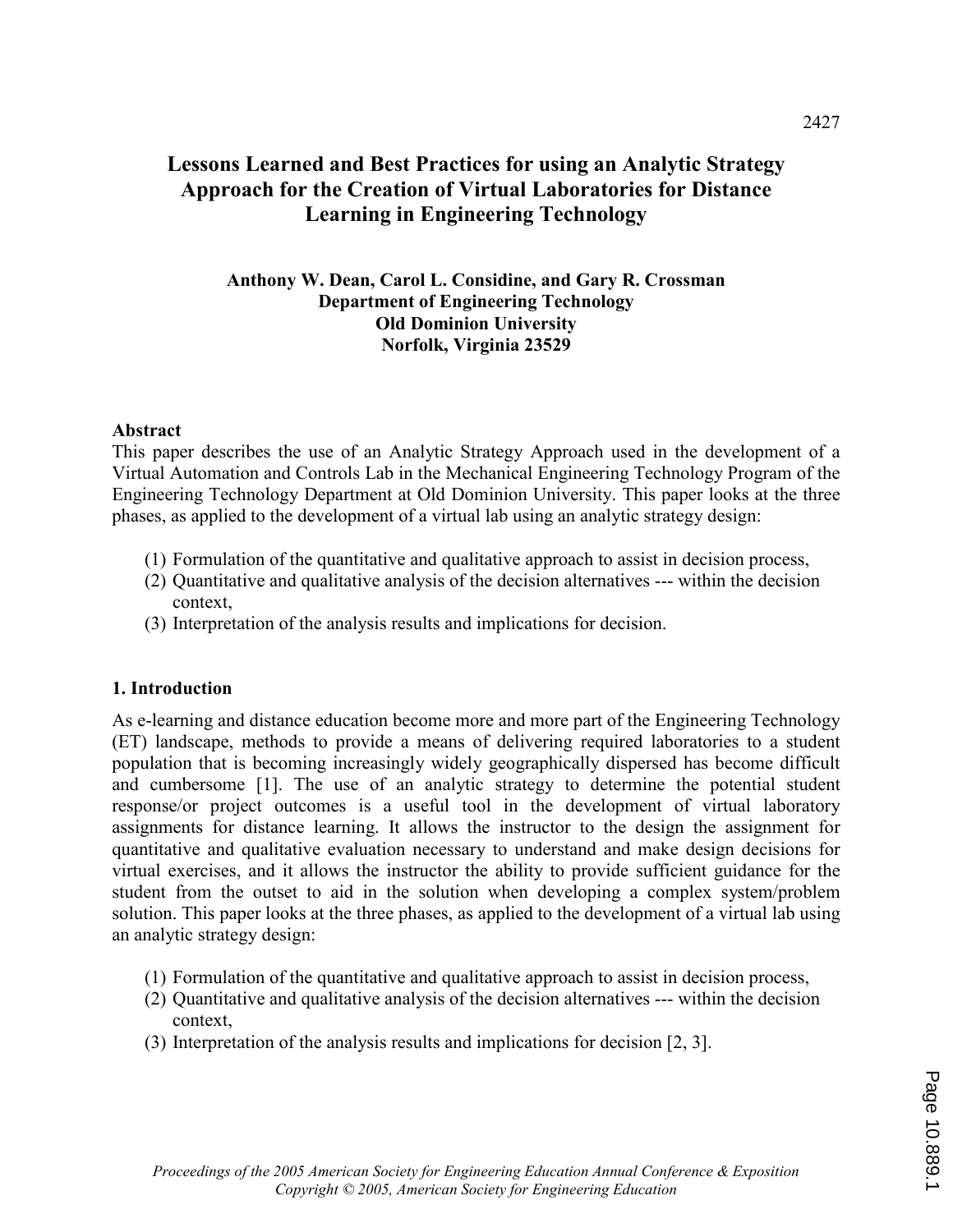#### 2. Background

As distance learning has rapidly evolved from the initial days of correspondence courses and video taped lectures to include e-learning via the internet, and most recently asynchronous standalone, self-paced courses via CD-Rom, so has the capability for instructors to simulate lab conditions via computer modeling and simulation. However the lessons learned from the traditional laboratory do not translate well to the virtual laboratory environment, often losing the usefulness of the lesson re-enforced by the lab experience through 'hands on' application of the ET concepts learned in the associated course.

## 3. The Virtual Laboratory Environment

While the simulation and modeling of the virtual experiment will vary widely by educator, and are not the subject of this paper, it is most important to note that the selection of the simulation software and models used in the virtual laboratory should closely mimic the systems being studied in the lab. Often, as in the experience of the authors, Universities and Colleges involved in distance learning have dedicated individuals with expertise in web design, computer graphics, animation and computer programming to assist the faculty in developing the virtual space laboratory. There are also many computer software packages that can be purchased that can be used that will also assist in providing a virtual environment for the student.

The difficulty lies in the redevelopment of experiments conducted in the on campus laboratory course for use in virtual space to accomplish the objectives of the laboratory while providing an experience similar for the off campus student that re-enforces the curriculum. The analytic approach discussed for the remainder of the paper is based on the collective experience and best practices of the authors from the development of assorted labs for a variety of ET distance learning program in an attempt to develop a standardized framework for the development of a Virtual Automation and Controls Lab and future virtual laboratory course development.

## 4. Laboratory Objectives

The course of Automation and Controls offered in the Mechanical Engineering Technology Program of the Department of Engineering Technology at Old Dominion University has the objective of teaching students:

- (1) Pneumatic components and pneumatic circuit designs.
- (2) Feedbacks from electrical sensors and related ladder diagrams.
- (3) Introduction to Programmable Logical Controllers (PLC) and PLC [4,5] programs.
- (4) Integration of pneumatic, electrical, and/or hydraulic components with PLC programs.

To let students have hands-on applications in this course, a two-hour/week lab is also offered to train the students to integrate mechanical, pneumatic, and electrical components with ladder diagrams or PLC programs. The lab basically includes three main sessions: (1) four weeks of pneumatic applications, (2) four weeks of pneumatic components, electrical sensors, and ladder diagrams, and (3) five weeks of PLC programming using IDEC and TRiLOGI PLCs [6,7,8].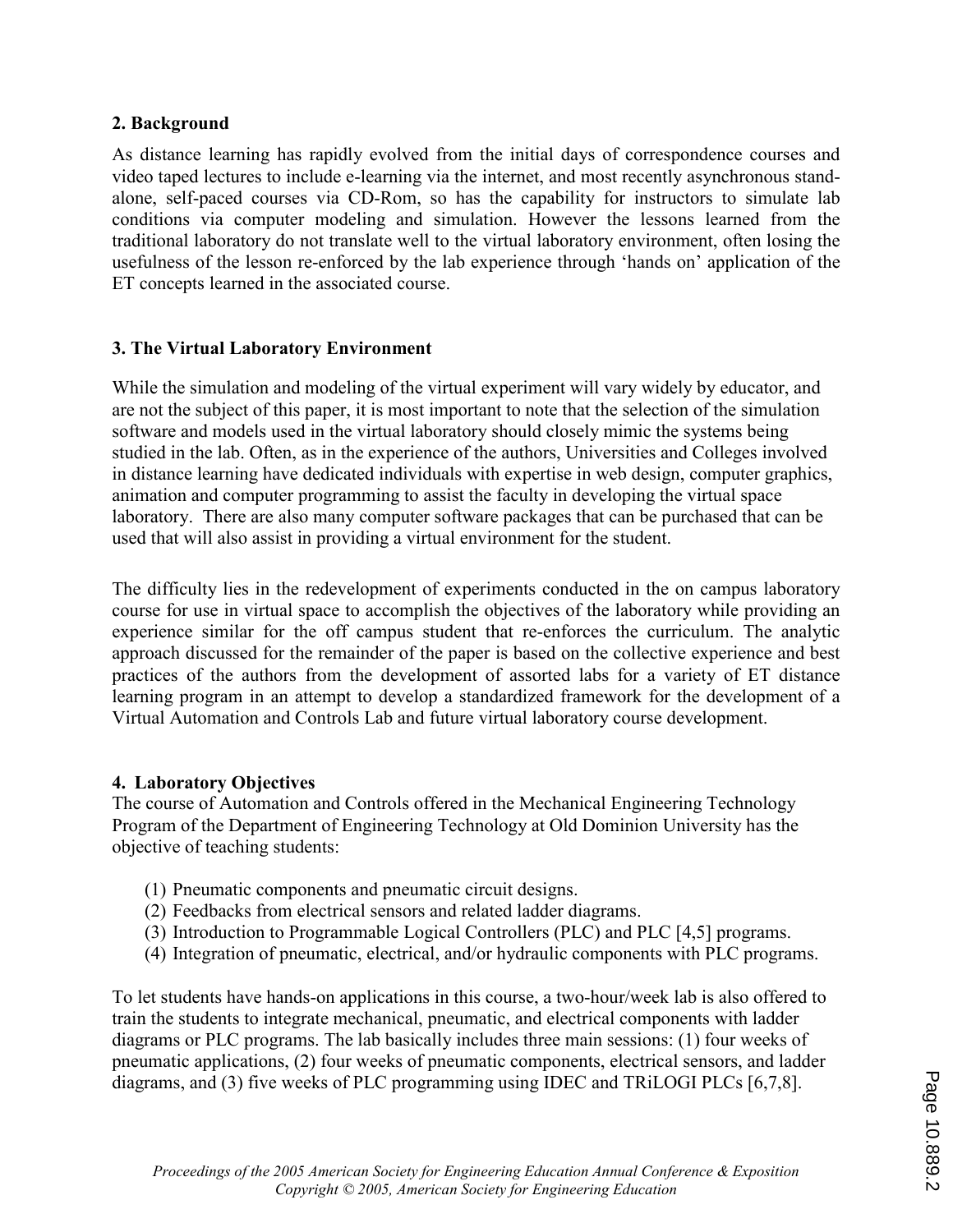For the purposes of development and testing of the lab used as an example for this paper the following readily available software packages were used:

- (1) "TRiLOGI" is the name of the ladder or ladder+BASIC programming software for the E, H and M-series of PLCs. There are several versions of the software available. The Mseries super PLCs are programmable using either the Windows version 5.1 or the DOS version 4.13. The E10s and H-series PLCs are only programmable using the DOS Version 3.3 of TRiLOGI program. All TRiLOGI versions have a built-in simulator, which allows a ladder or ladder+BASIC program to be simulated on a PC without purchasing the PLCs [7].
- (2) "Microsoft Visio" is diagramming program that helps you business and technical diagrams that document and organize complex ideas, processes, and systems. The Fluid Power diagram function within the program enables rapid design and prototyping of hydraulic and pneumatic actuated systems, using mechanical and electronic controls [10].

## 5. Using an Analytic Strategy

As noted in the introduction, the basis of the analytic strategy is three-fold: formulation, analysis, and interpretation [2,3]. While this may sound exceedingly simplistic, breakdown of the these three elements of the analytic strategy to the assessment context of the experiment and student response allows for the development of a virtual lab that accomplishes the same goals and outcomes of the traditional lab. An existing lab used in a PLC Programming course will illustrate the use of the some of the methods in development of an Analytic Strategy.



Figure 1. Student Laboratory Assignment

## 5.1 Formulation

The first element is the *formulation* of the experiment for virtual use. The lab developer must use both qualitative and quantitative approaches to predict student responses to the lab assignment.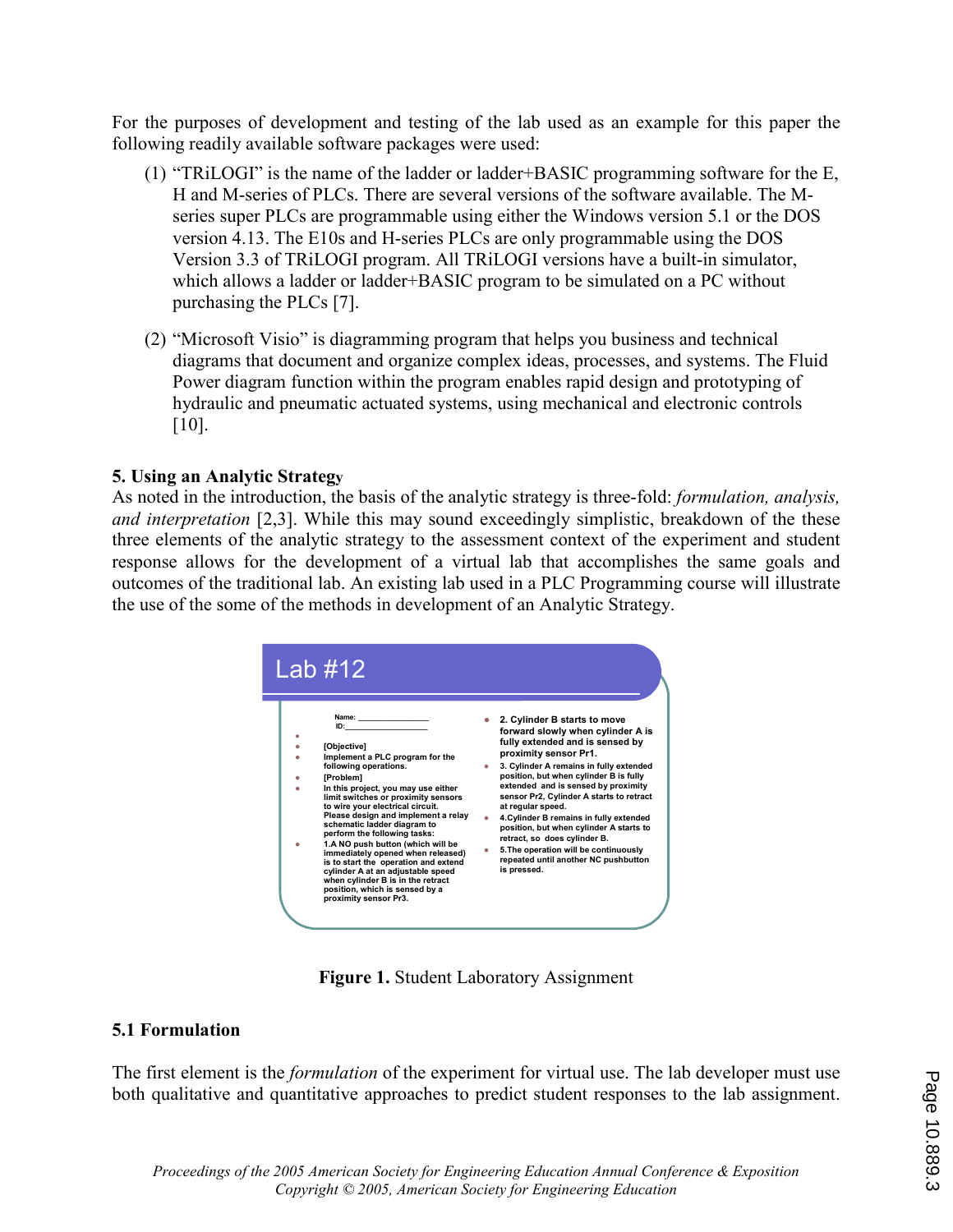This may be readily apparent to the instructor with many years teaching the same lab to on campus students, as he or she will be quite familiar with the various approaches and mistakes the students have made in the past. However it can be quite difficult for the instructor teaching the lab for the first time, or for new developed laboratory experiments. One approach the authors used was to have on campus lab students "beta-test" a "prototype" virtual experiment as one of their assignments. This allows for developer modification of the lab assignment in response to student feed back. This process not only provides insight to the capability of the students to set up the experiment with in the confines of the simulation software used for the experiment, but also provides the ability to observe student mistakes and development of automated 'feedback' responses to students using the simulation model, just as they might receive for an instructor or lab assistant.

Another method employed by the authors in extremely complex lab experiments or experiments not easily modeled and simulated, is to perform the actual experiment set up and record the actual experiment for the distant student. This allows the instructor to assume the role of "lab partner." As often the case in many labs with limited equipment, students team into small groups of two or three. This allows the student to view the set up process and record the experiment results. Both the use of student testing and the use of the instructor as a "lab partner" have been used by the authors, but use of the latter – instructor as "lab partner" while simulating the experience by being there, does not allow for analysis of the student's critical thinking and problem solving skills reducing active learning re-enforcement of concepts that students performing an on campus would receive.

## 5.2 Analysis of Decision Variables

The second element of the analytic strategy – analysis of the decision alternatives, may be used to compensate for the loss of active learning by physically participating in a laboratory experiment. This may be provided by either or both quantitative or qualitative means. In the on campus lab, students are graded on their ability to follow the directions to set up the experiment, record and analyze the data gathered during the experiment.



Figure 2. Equipment Selection Array



Figure 3. Student Feedback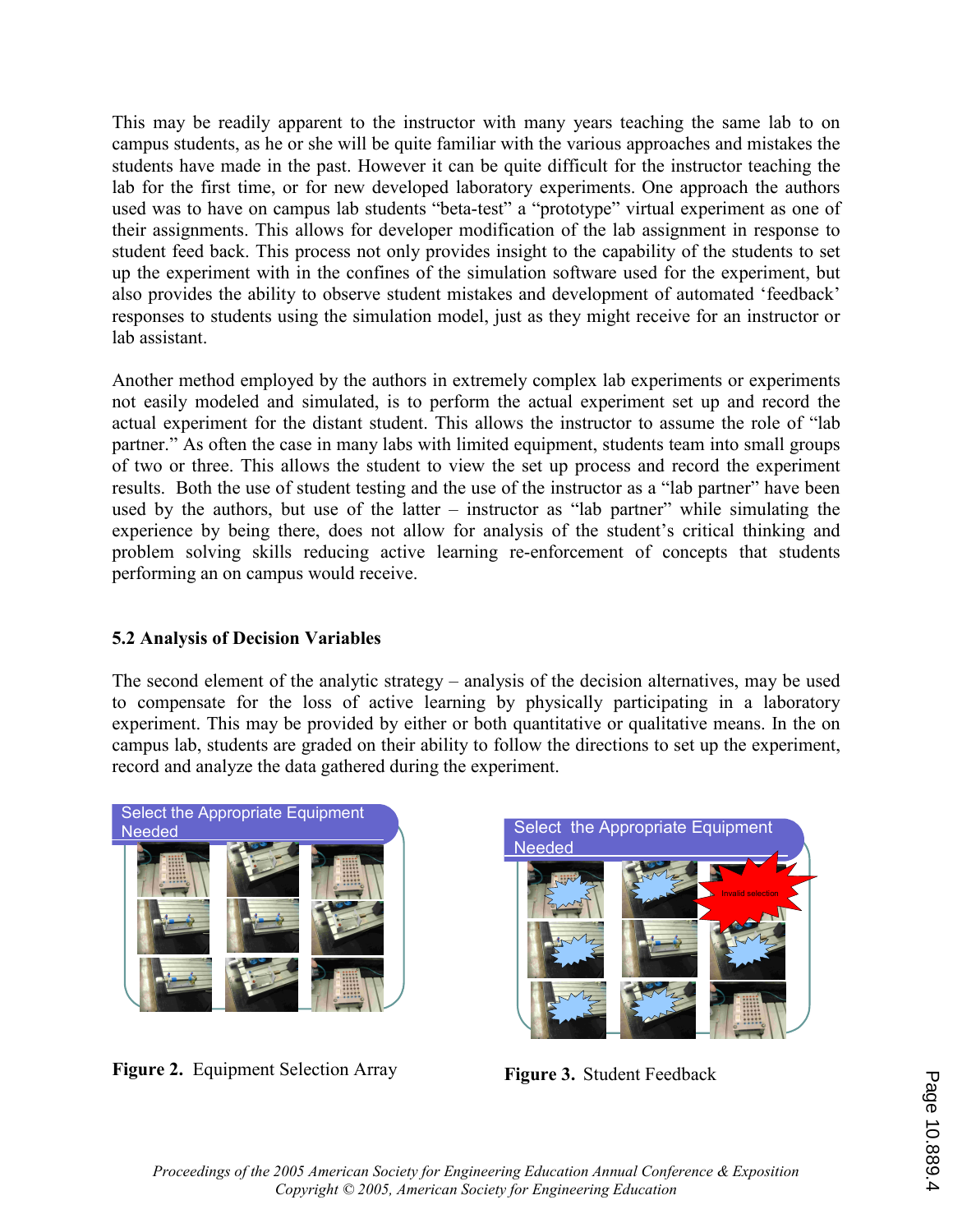In the virtual lab, especially when working with pre-recorded laboratory experiments, to effectively judge the experimental results in the absence of instructor feedback and assistance for lab assistants, mechanisms for active learning and positive feed back are necessary. In simulation models of experiments, identification of common mistakes made by the student will aid in providing feedback messages to the student that the experiment is "misaligned" or "error" when these mistakes are made. One mistake often encountered in the controls laboratory is the inability to select the proper equipment. This was addressed in this instance, Figure 2, by forcing the student to select the appropriate equipment necessary to perform the laboratory experiment just as they would when assembling the experiment in the on campus lab. By anticipating errors and common mistakes, Figure 3, the laboratory environment is enhanced. Thereby allowing the students to work through their mistakes to achieve a deeper understanding of the experiment and the underlying principles being re-enforced in the virtual laboratory.

## 5.3 Interpretation

The final element in the analytic strategy tool should be the interpretation of the analysis results of the laboratory experiment. This is the written lab report of the experiment or successful assembly of a working model. Traditional labs on campus usually require a written report containing the student's interpretation of the results, or an assembled working system that is acknowledged by the instructor as correct. If the lab on campus would require such a report or assembled system, then the virtual lab should as well.



Figure 4. Creation of System Model in Visio

Similarly the working system model created in a virtual lab may be acknowledged by the simulation package as correct, saved for instructor review, or if required a written interpretation of results (lab report) may be uploaded for submission to the instructor.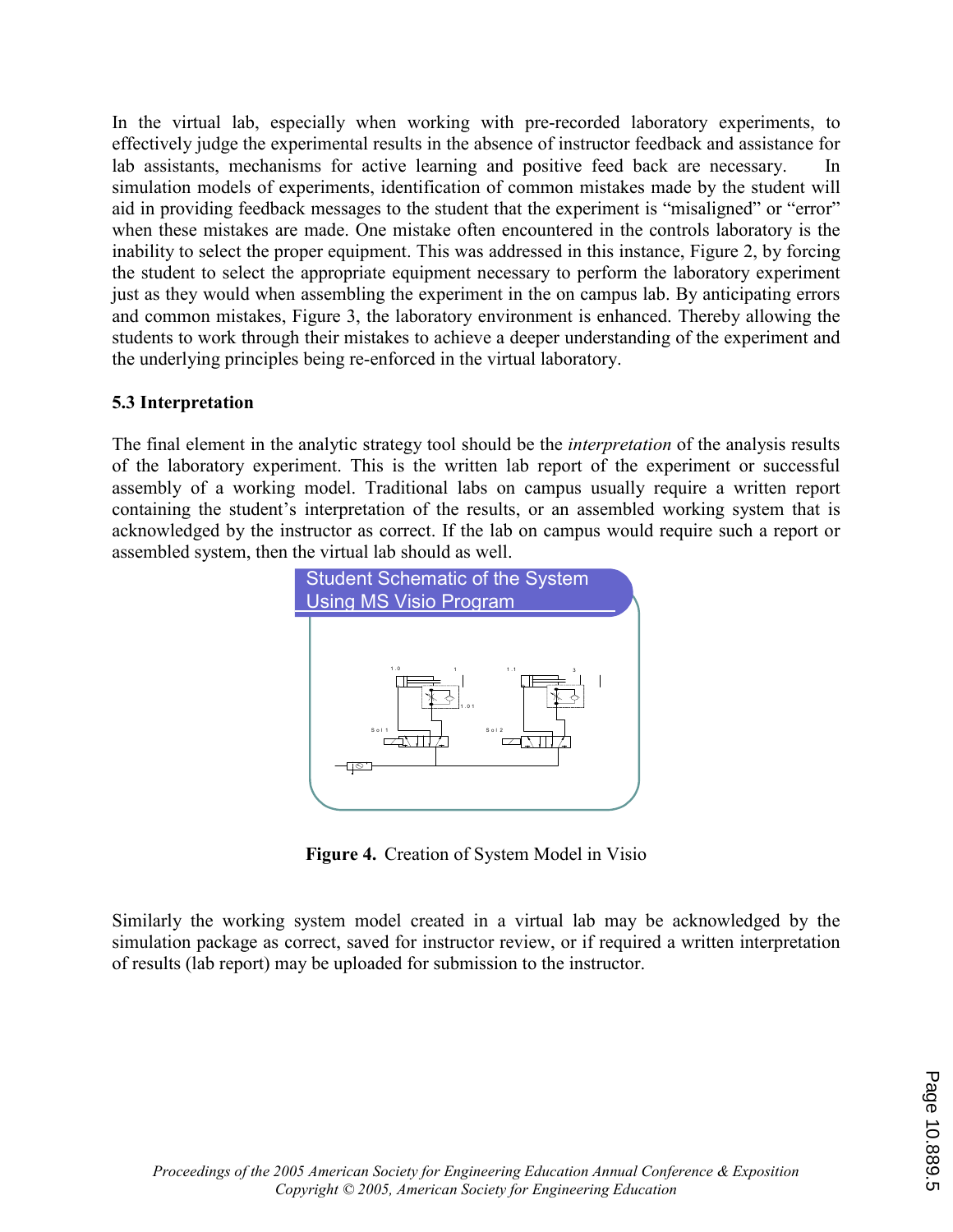| <b>Trilogi Program to Develop Control</b><br>Logic of the System by Student |                                                                                                                                                              |                                                                       |                  |
|-----------------------------------------------------------------------------|--------------------------------------------------------------------------------------------------------------------------------------------------------------|-----------------------------------------------------------------------|------------------|
| 坚                                                                           | WWW.TRiLOGI Version 3.5 - A 1A C.PE3<br>File Edit Controller Simulate Circuit Help<br><b>Effe</b><br>Circuit#4<br>EFISET<br>٠H<br>-41-<br>유리<br><b>COLOR</b> | $-$ cn $+$<br>$-1111$<br><b>SOL 5</b><br><b>TOUT</b><br>08.2<br>CLY'S | $  e $ x         |
| 單                                                                           |                                                                                                                                                              | sor o<br>HDU TI                                                       |                  |
|                                                                             | Bistart [3] @ C [B G]   N WinTRiLOGI Ver @ WinTRiLOGI Versio.                                                                                                | B01Document1 - Micros                                                 | J 第 2% へい 507 PM |

Figure 5. Development of Control Logic in TriLOGI

The advent of the Internet, course ftp upload sites, etc. allow for quick response to student laboratory assignments.



Figure 6. Web cam Shot of Student Program Controlling the Designed System

However additional re-enforcement has been proven useful through self-paced multiple choice questions regarding the experiment. These may be developed to automatically generate scores assessing the experiment, to both the instructor and the student, and automatically allow access to the next experiment in sequence after satisfactory completion of the assessment.

## 6. Summary

Initial test of the virtual lab on students enrolled in the on campus lab showed that the students found the lab to be very similar to what they had experienced in their lab. Additional simulation capability will be provided in a later revision using the Festo Fluid Simulation Package that will allow for dynamic and immediate feedback to students through real-time simulation of their